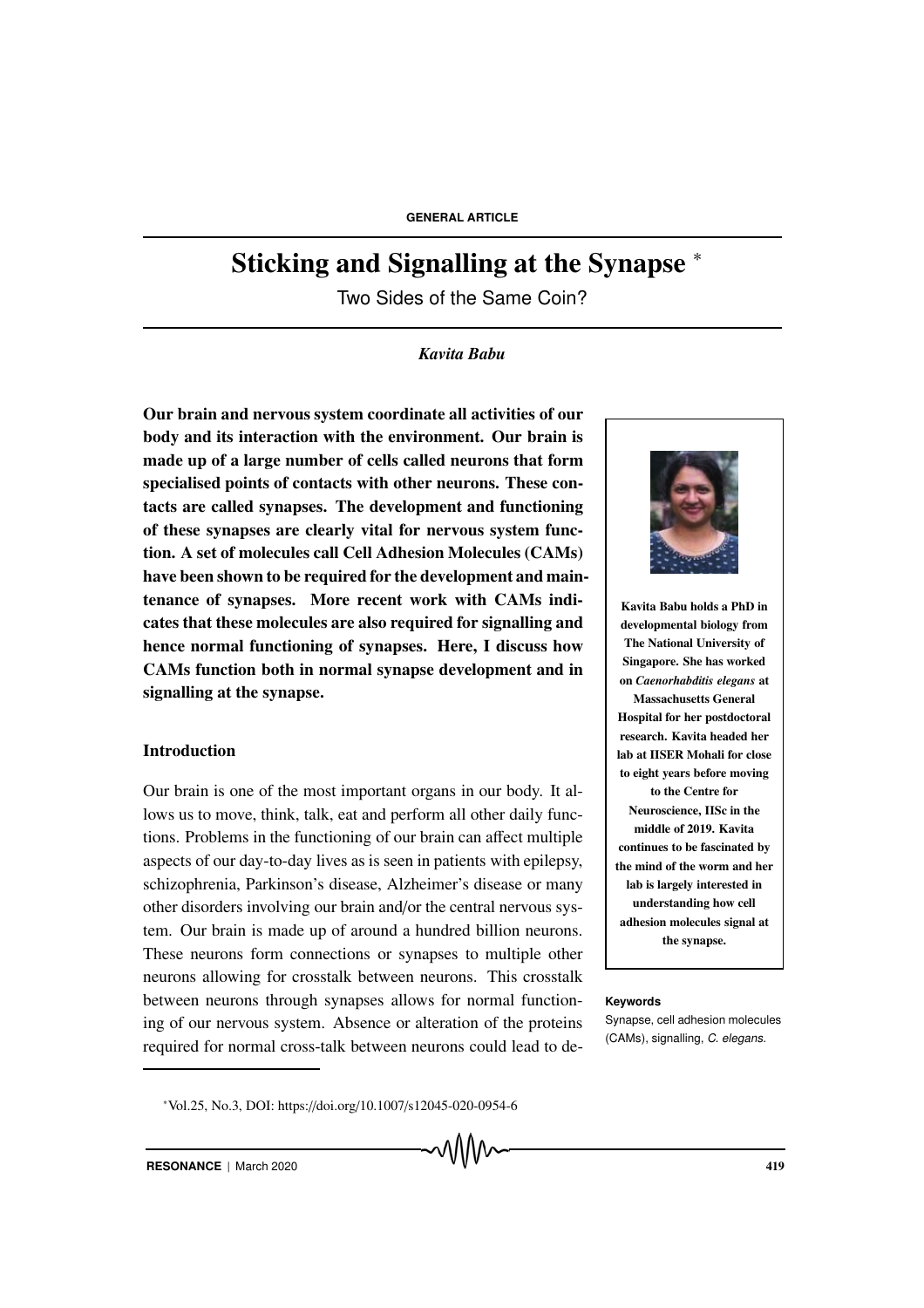#### Box 1. Glossary of Terms

Cell Adhesion Molecule (CAM): Proteins located on the cell surface and required for interactions between cells. In many cases, the extracellular domain of a cell adhesion molecule binds to the extracellular domain of a cell adhesion molecule in the neighbouring cell, allowing for cell-cell contact.

Synapse: In the nervous system, a synapse is the region where a neuron passes information (chemical or electrical) to another neuron or muscle cell.

*C. elegans*: *Caenorhabditis elegans* is a free-living non-hazardous nematode (worm) that lives in temperate soil and has been extensively studied to understand how proteins function. More then 35% of human genes have homologs or orthologs in *C. elegans*.

Charles Scott Sherrington (1857–1952), *Resonance*, Vol.21, No.7, pp.583–596, 2016.

fects in the functioning of the nervous system manifesting as disease conditions or behavioural defects. We will discuss some of <sup>1</sup> Prasanna Venkhatesh V, Sir the proteins known to function at the synapse and their properties required for synaptic development as well as their ability to signal at the synapse. In order to understand the molecules that function at the synapse, we will start right at the beginning by understanding what a synapse is.

#### 1. What is a Synapse?

In his book *The Integrative Action of the Nervous System* published in 1906, Sir Charles Scott Sherrington coined the term 'synapse' referring to the nexus between cells that are separated from each other by surfaces.

In his book *The Integrative Action of the Nervous System* published in 1906, Sir Charles Scott Sherrington<sup>1</sup> coined the term 'synapse' referring to the nexus between cells that are separated from each other by surfaces. He used this term for the nexus between neurons or a neuron and muscle cell [1]. Decades of work has now allowed us to understand that a synapse in the nervous system is the interphase between the axon of one neuron and the dendrite of another neuron or the axon of one neuron and its target cell (e.g. body-wall muscle). At the synapse, one neuron (presynaptic neuron) passes on information that in many cases is a chemical signal called a neurotransmitter to the next neuron (postsynaptic neuron) or muscle (postsynaptic cell). The postsynaptic neuron or cell responds to the neurotransmitter released by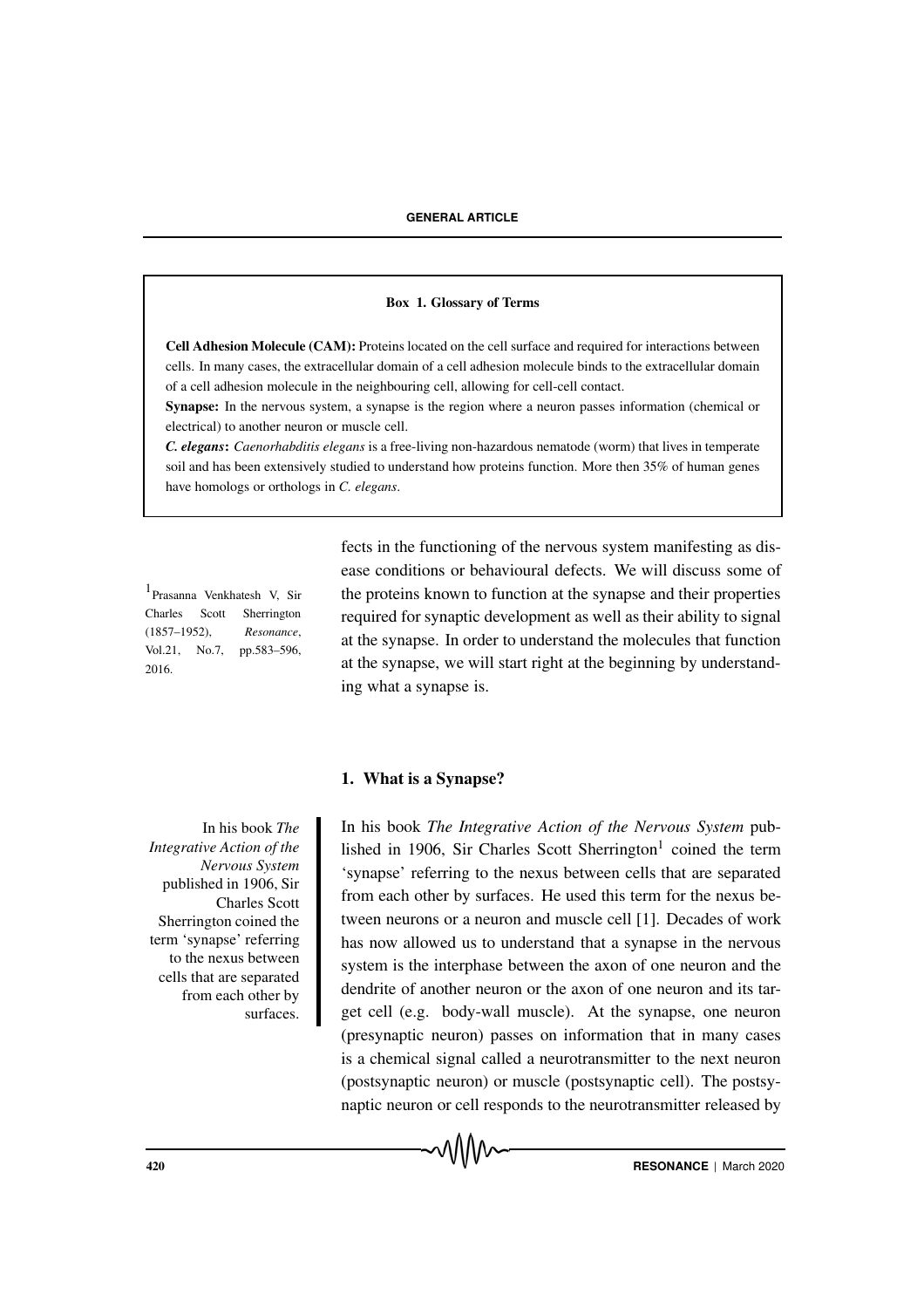

Figure 1. A cartoon of a synapse indicating the presynaptic and postsynaptic neurons, calcium channels that allow for neurotransmitter release, neurotransmitter vesicles, released neurotransmitter and postsynaptic receptors. A subset of postsynaptic receptors are activated upon neurotransmitter binding to the receptor and this, in turn, activates the postsynaptic neuron.

the presynaptic neuron through postsynaptic receptors to which the neurotransmitter binds. This, in turn, elicits a response in the postsynaptic cell. This process of synaptic signalling is illustrated in *Figure* 1.

In this short review, I will discuss some of the proteins that enable the development of the synapses, and how these same proteins could also be involved in signalling at the synapse.

# 2. What is a Sticky Synapse?

The synaptic apparatus is made up of a large number of proteins The synaptic apparatus that have been revealed through genetic, biochemical, genomic and molecular biology experiments over the last half a century. Among the proteins present at the synapse are a class of proteins called the 'Cell Adhesion Molecules' or CAMs. CAMs are present both in the presynaptic neurons and in the postsynaptic target neurons or cells. These proteins as their name suggests,

is made up of a large number of proteins that have been revealed through genetic, biochemical, genomic and molecular biology experiments over the last half a century.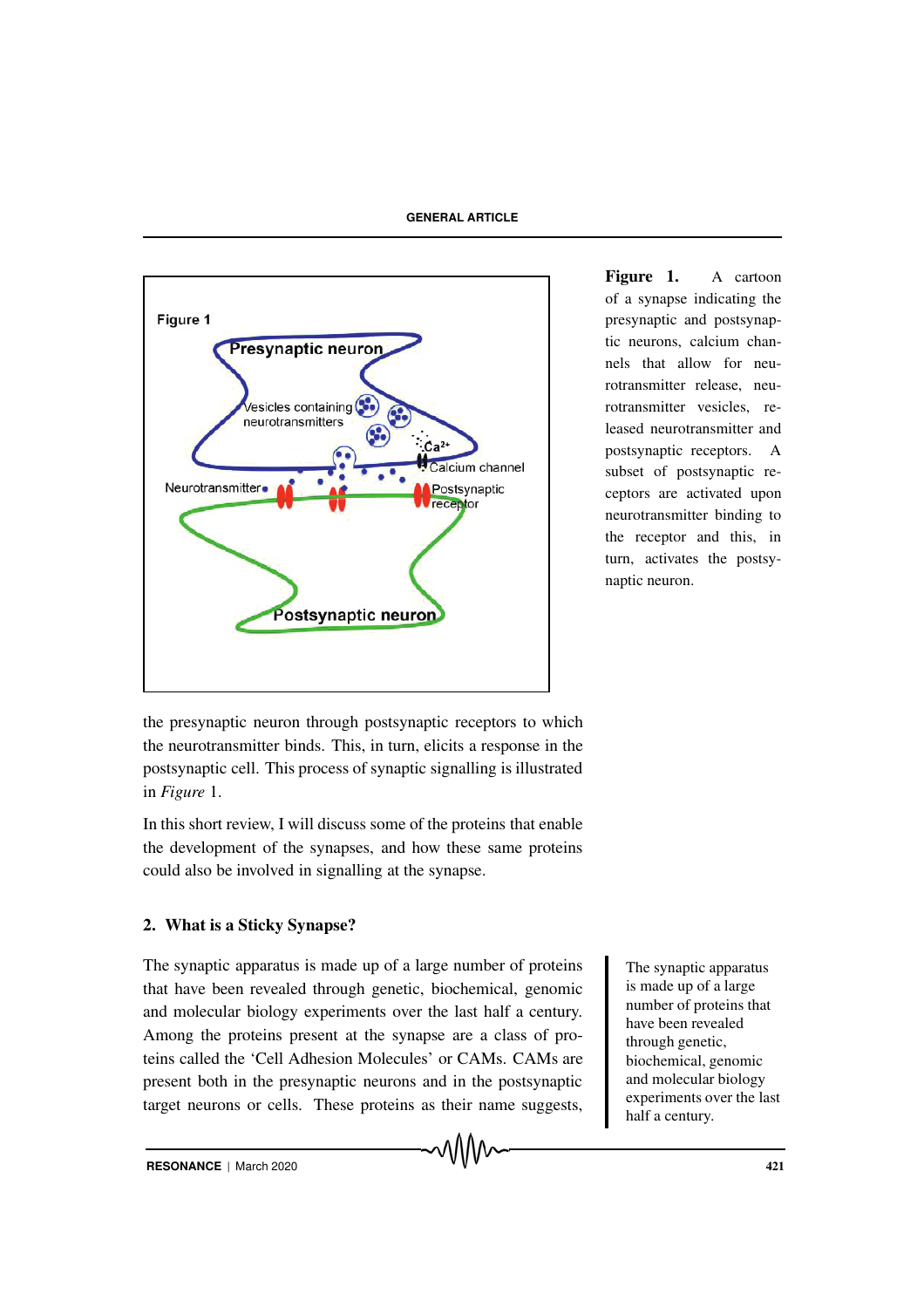CAMs are required for target recognition and initiation of synaptic development, where the axon of the presynaptic neuron can recognise its postsynaptic target through CAMs expressed on pre- and postsynaptic sites that can interact with each other.

aid adhesive interactions across the synapse. These interactions occur when a CAM present on the presynaptic membrane bind to its partner on the postsynaptic membrane [2]. What is the Evidence shows that **function of CAMs** at the synapse? Evidence shows that CAMs are required for target recognition and initiation of synaptic development, where the axon of the presynaptic neuron can recognise its postsynaptic target through CAMs expressed on pre- and postsynaptic sites that can interact with each other. This process is remarkable as it exemplifies the precision that is involved in synaptic development where the axon of one neuron is able to find its synaptic partner through proteins that are expressed on the surface of both these cells. This recognition is very precise as the neuron must make contacts with the correct target, and several CAMs aid this process. This initial foundation involving the axon of a neuron and its target cell allows for synapse development. CAMs are also involved in the maintenance of the synapse once it is formed. The strong interactions between presynaptic proteins and their postsynaptic partners allows for synapses to remain intact (*Figure* 2). This adhesion between the pre- and postsynaptic sites causes the synapse to be sticky and this stickiness of the synapse is essential for synaptic maintenance and hence normal functioning of the synapse [3, 2].

## 3. Other Functions of CAMs

Although the adhesion function of CAMs has been fairly wellcharacterized with interaction partners for multiple adhesion molecules having been deciphered, other functions of these molecules at the synapses remain fairly unknown. It is conceivable that apart from their role in maintaining adhesion across the synapses, these molecules may also be involved in multiple aspects of signalling at the synapses to enable normal presynaptic neurotransmitter release and postsynaptic receptor maintenance. In the rest of this review, we will do a case study showing the cell adhesion and synaptic signalling role of three sets of well-studied synaptic CAMs. A number of studies involving understanding the signalling function of some of these CAMs have been addressed in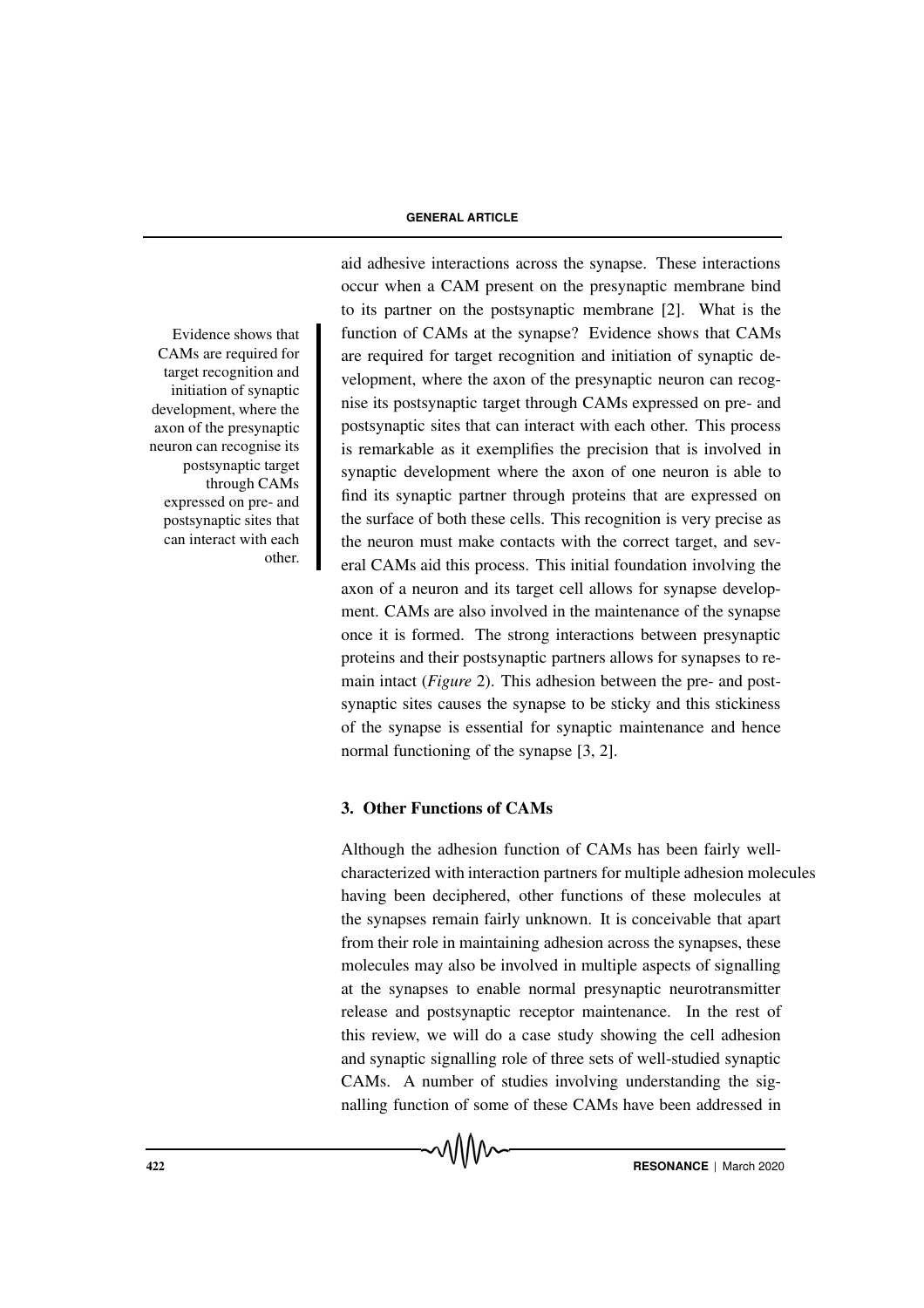invertebrate organisms like the free-living nematode *Caenorhabditis elegans* or the fruit fly *Drosophila melanogaster*. These two model organisms are genetically tractable, and contain homologs or orthologs of many CAMs present in vertebrates including humans, making them attractive systems to further understand the functions of CAMs at the synapses.

# 4. Neurexins and Neuroligin are Required for Both Sticking and Signalling

A rigorously studied example of proteins required for synapse A rigorously studied development is neurexins and its partner neuroligins. These two proteins form interactions with each other across the synapse with neurexin expressed on the presynaptic neuron and neuroligin on its postsynaptic partner. The discovery of the interaction between these two molecules has allowed us to get some of the first indications of molecular specificity governing CAMs at the synapse and how this specificity may allow for normal synapse formation and maintenance. Both neurexin and neuroligins are transmembrane proteins that possess large extracellular regions that interact with one another across the synapse (*Figure* 2). Initial insights into the function of these proteins in synapse formation were concluded from a set of experiments where these two proteins were expressed in non-neuronal cells co-cultured with neurons; This gave rise to synapse like contacts between the non-neuronal cells and neurons. Further, increased expression of neurexin and neuroligin in neurons showed an increase in the numbers of synapses formed between the neurons. Understanding how neurexin/neuroligin interaction allows for precise and specific synapse development is more difficult to address. One possibility lies in the fact that both these proteins have multiple splice variants<sup>2</sup>. It has been hypoth-  $\frac{2}{\text{Splice variants}}$  are multiple esised that these splice variants may be involved in allowing for specific interactions between variants of neurexin and neuroligin [4].

Having assessed the role for the neurexin/neuroligin pair in synapse development, multiple studies have tried to address how these

example of proteins required for synapse development is neurexins and its partner neuroligins. These two proteins form interactions with each other across the synapse with neurexin expressed on the presynaptic neuron and neuroligin on its postsynaptic partner.

gene products obtained from the same gene locus. These different gene products are called isoforms of the gene.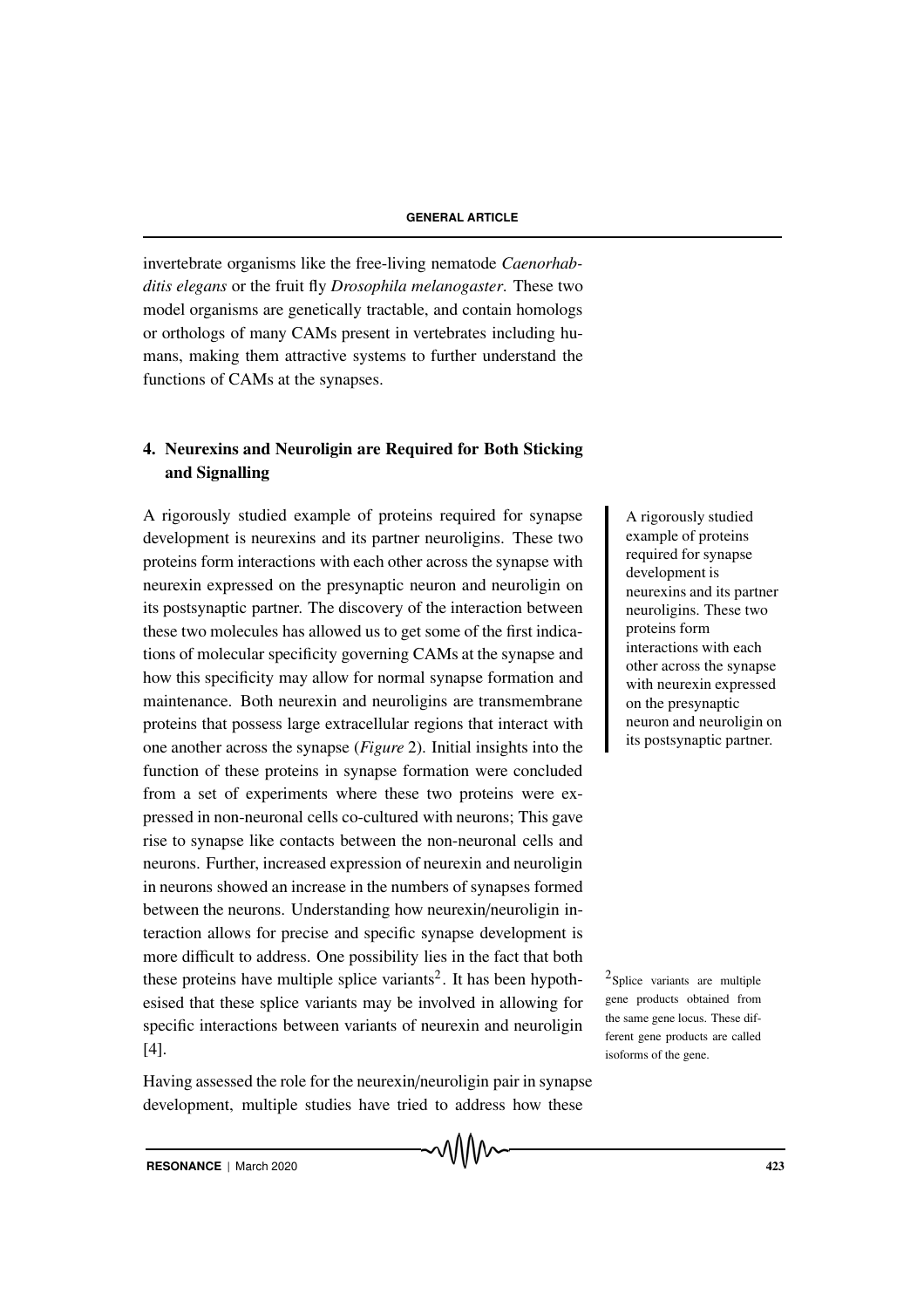Figure 2. This illustration shows the CAMs at a sticky synapse. The presynaptic and postsynaptic regions are seen to be brought together by CAMs. These cell adhesion molecules include neurexin and its partner neuroligin, NCAMs and N-Cadherins (Source: Redrawn with modifications from [5].



proteins operate either separately or together in synaptic signalling. Work using the invertebrate model system *C. elegans*, has shown that apart from its function in synapse formation, neurexin also mediates neurotransmitter release from the presynaptic neurons onto their targets – the body-wall muscles. Experiments have shown that neurexin binds to and inhibits the function of a calcium channel that is present on the presynaptic neuron. Inhibition of the calcium channel, in turn, maintains the amount of neurotransmitter release from the neuron at the synapse between the neuron and muscle, called the 'neuromuscular junction' (NMJ). These experiments show a requirement of neurexin that is different from its requirement of functioning with neuroligin in synapse development, indicating a possible signalling function for this protein [5].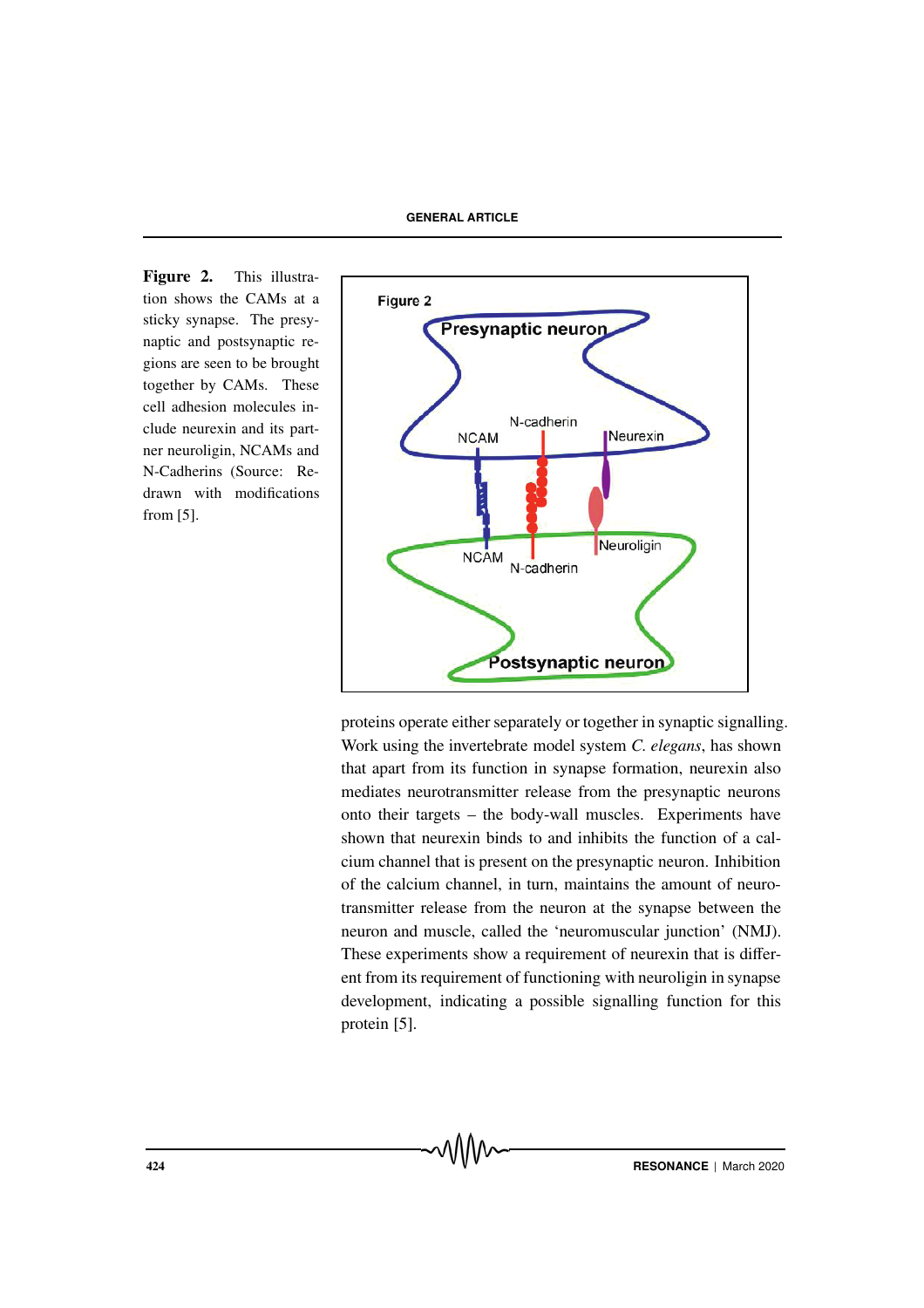#### 5. Role of NCAMs at the Synapse

'Neural Cell Adhesion Molecules' (NCAMs) are members of the immunoglobulin superfamily of proteins. These are among the most abundant proteins in the vertebrate and invertebrate nervous systems. Work from a large number of groups has shown that NCAMs are required for the development, maturation and maintenance of synapses. Studies have shown that NCAM is the first protein to accumulate at the nascent synapse and allows for synaptic development. NCAMs are thought to be expressed on both the pre- and postsynaptic membranes promoting interaction between two NCAM proteins across the synapse. Further, NCAM overexpression in cultured neurons from the rodent hippocampal region of the brain stimulates synapse formation, while the loss of NCAM proteins from synapses causes thinner or smaller synapses indicating the important role played by NCAMs in synapse development. Again NCAMs like neurexins and neuroligins have multiple isoforms that may be involved in rendering specificity to NCAM–NCAM interactions. For example, NCAM140 interacts specifically with NCAM180 across the synapse allowing for normal synaptic development and maintenance (illustrated in *Figure* 2 and reviewed in [6]).

We have worked on an NCAM-like protein in *C. elegans* and have We have worked on an found that this protein, RIG-3, does not function in synapse development. Instead, it is involved in synaptic signalling, hence allowing for normal synaptic functioning in the nervous system. Our work has shown that RIG-3 is localised to the synapse in presynaptic neurons that form synapses with the body-wall muscles. We have further shown that RIG-3 functions to maintain neurotransmitter receptor levels on the body-wall muscles. How a CAM, expressed and localised in the presynaptic neuron, affects the postsynaptic receptor levels is interesting. RIG-3 directly interacts with a Wnt receptor on the muscle, this, in turn, modulates postsynaptic receptor levels (*Figure* 3). Wnts are secreted proteins that upon secretion from a cell, bind to a surface protein on a neighbouring cell (Wnt receptor) to enable changes in gene expression in the cell that expresses the Wnt receptor.

NCAM-like protein in *C. elegans* and have found that this protein, RIG-3, does not function in synapse development. Instead, it is involved in synaptic signalling, hence allowing for normal synaptic functioning in the nervous system.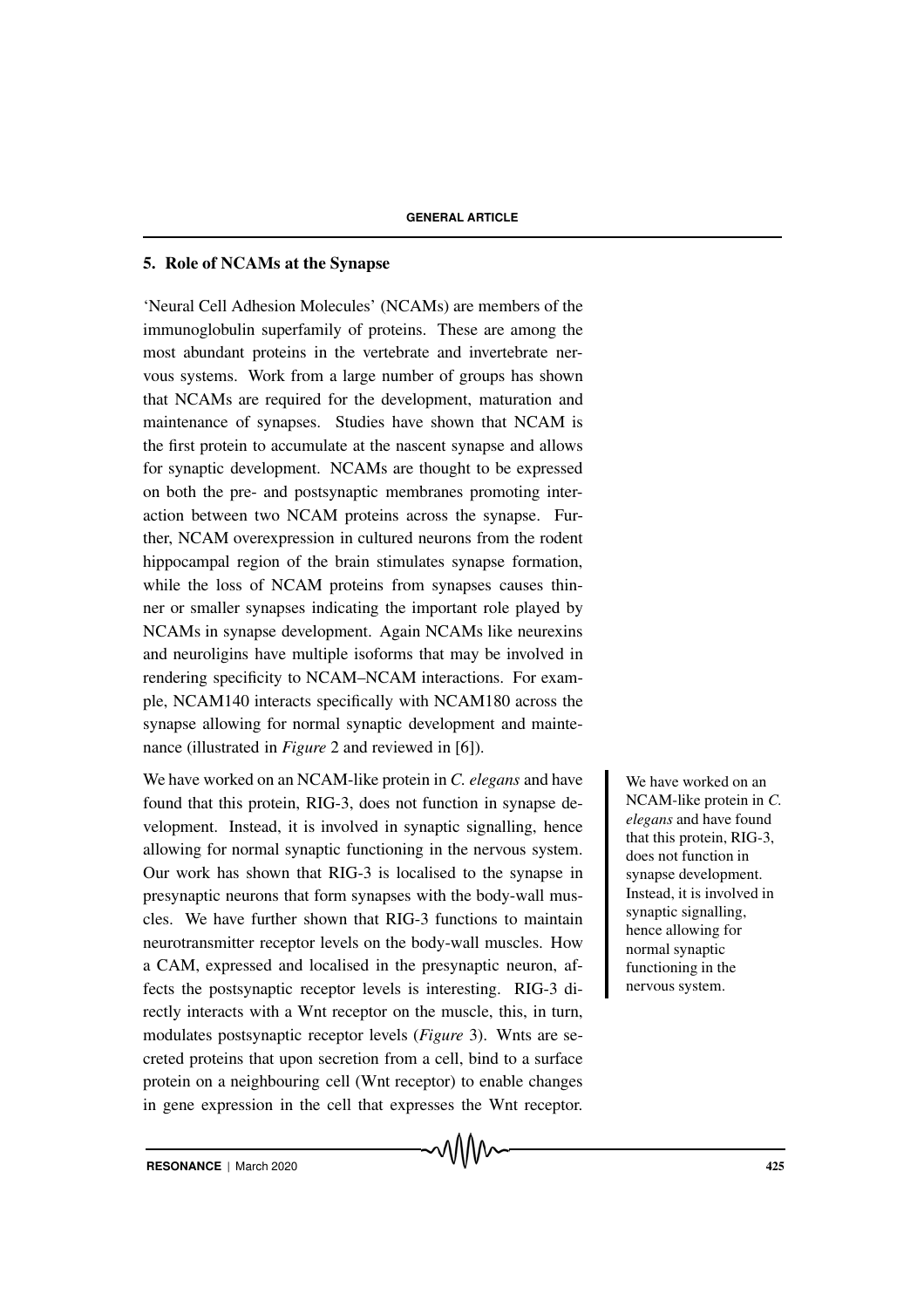Figure 3. Illustration of RIG-3 signalling at the neuromuscular synapse RIG-3 functions presynaptically in neurons that synapse onto the body-wall muscles. RIG-3 binds to a Wnt receptor present on the muscle, which, in turn, is required for maintaining normal levels of postsynaptic receptor on the muscle. In the absence of *rig-3* the Wnt receptor is free for Wnt binding. This, in turn, causes more postsynaptic receptor at the neuromuscular junction (Source: Redrawn with modifications from [8].

encodes for as many as 115 cadherins that are grouped under multiple subgroups based on their sequence similarities.



The Wnt signalling pathway has been shown to be required in many developmental and functional processes and is considered essential for normal formation and functioning of an organism. Hence, when *rig-3* is absent, the Wnt receptor is free to bind Wnt and leads to excess postsynaptic receptors on the muscle [7, 8]. These experiments indicate that similar to the non-adhesion function of neurexin, NCAMs may also have signalling functions that are independent of their functions in synapse development and maintenance.

#### 6. Multiple Functions of Cadherins

Cadherins (named for 'Calcium-Dependent Adhesion') are cell adhesion molecules that are required for adhesion between two cells. The adhesion is brought about by the cadherin domains located outside the cell and that bind to its partner cadherin located outside the neighbouring cell. Hence, cadherins are required for The human genome cell-cell interactions. The human genome encodes for as many as 115 cadherins that are grouped under multiple subgroups based on their sequence similarities. The family of cadherins that is best studied at the synapse is a class of cadherins called the Ncadherins. Analysis of the localization pattern of N-cadherins has revealed that they are localised to the synapse. Further, these cadherins are known to interact with either the same cadherin or a different cadherin, giving rise to the hypothesis that cadherins interact across the synapses allowing for both the development and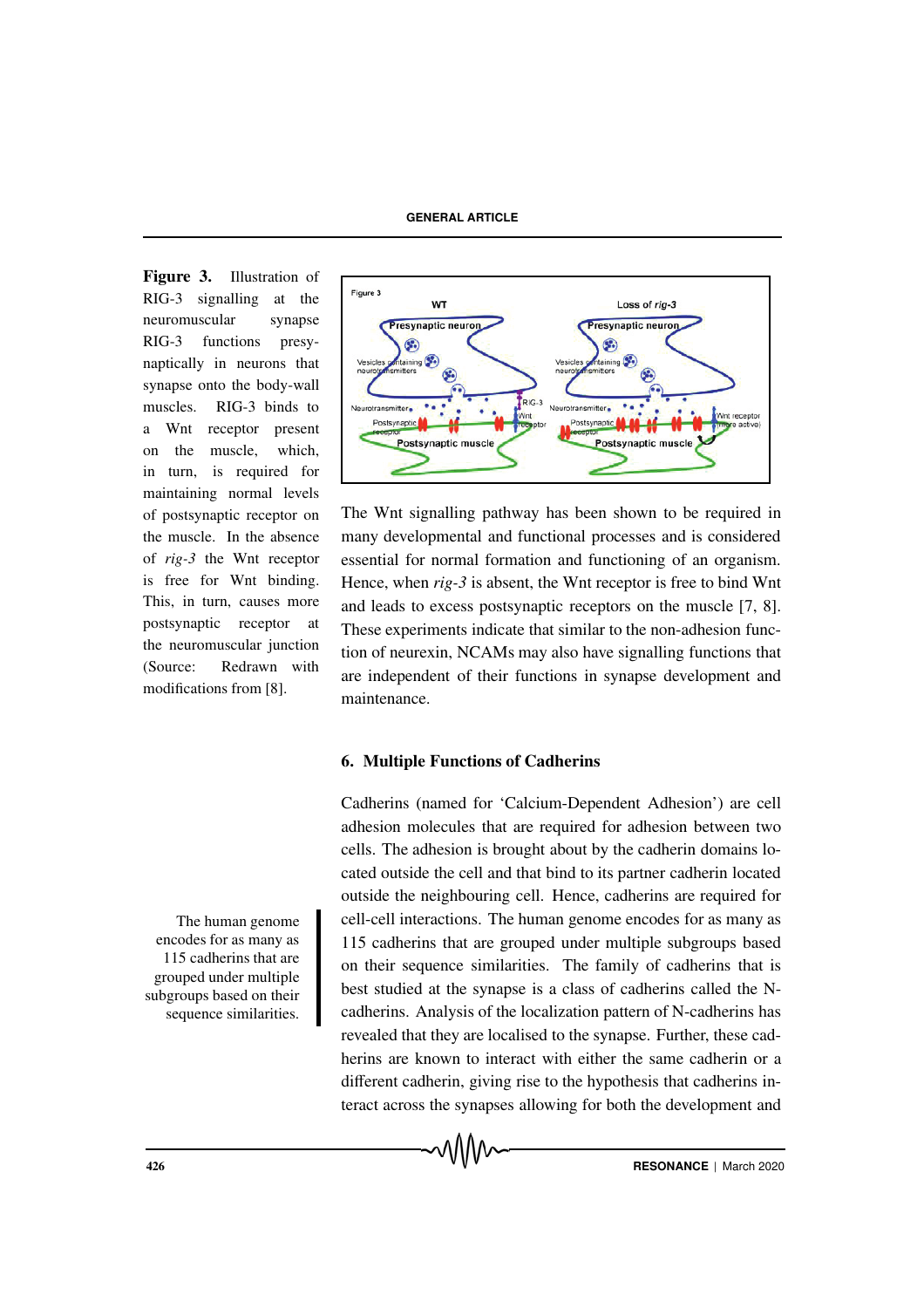

maintenance of synaptic structures (*Figure* 2). Loss of cadherin has shown defects in the morphogenesis and the maintenance of synapses, where mice in which N-cadherin was genetically ablated in late stages of brain development showed decreased synaptic density of a subset of synapses. Experiments have also shown that loss of another type of cadherin called E-cadherin shows defects in the development of another subset of synapses. Removal of E-cadherin from cultured neurons showed reduction in the density of synapses made by these neurons. A third type of cadherin—Cadherin-7—is required for synapse formation in the cerebellum. These and other studies show the importance of cadherins in synapse formation [9].

Apart from functioning to develop and maintain synapses, the cadherin superfamily proteins are also required for the functioning of synapses. We have recently shown that in *C. elegans*, a cadherin superfamily protein—CASY-1—works in the nervous system in an isoform dependent manner. Our work shows that loss of *casy-1* does not affect synapse development or maintenance, but affects synaptic function. Interestingly, the smaller isoforms of CASY-1 are required for neurotransmitter release from motor neurons at the NMJ (*Figure* 4). On the other hand, the large CASY-1 isoform is required to maintain neurotransmitter release in the neurons of the head of *C. elegans*. Together these studies give more insight into the signalling role of another CAM at the synapse [10–12]).

Figure 4. Illustration of CASY-1 function at the neuromuscular junction The shorter isoforms of CASY-1 are required for neurotransmitter release at the synapse. They are involved in this process by interacting with vesicles containing neurotransmitter through the motor protein kinesin that allows the vesicles to be delivered at the synapse along the microtubule network in the axon. In the absence of *casy-1*, this process is hampered and less neurotransmitter is released at the neuromuscular synapse (Source: Redrawn with modifications from [12]).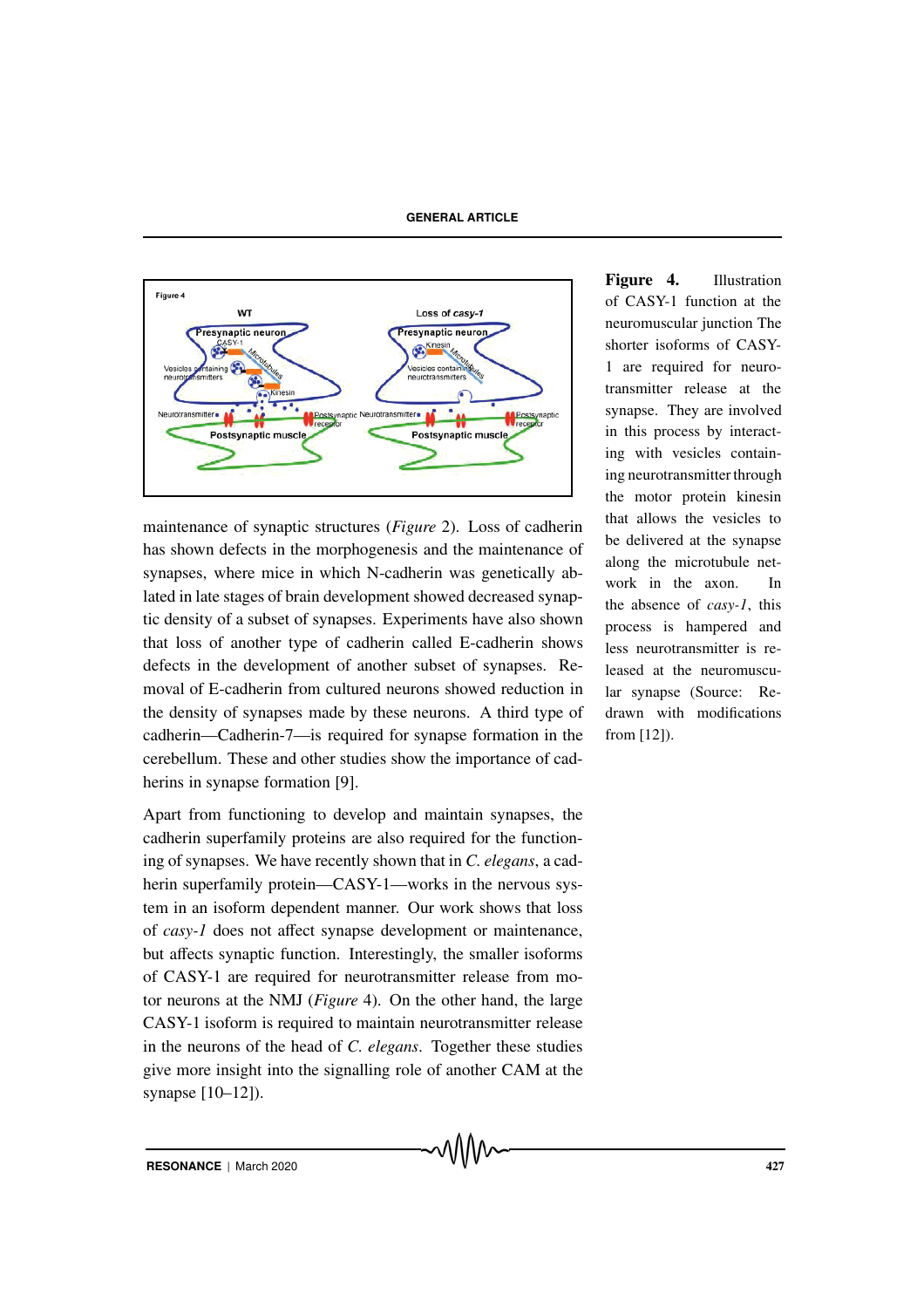#### 7. CAMs in Disorders of the Nervous System

would likely affect synaptic formation and normal signalling at the synaptic site and hence brain development and function. A number of brain disorders are thought to be a result of mutations in CAMs.

As seen from the above examples, CAMs appear to be very important in the development, maintenance and functioning of synapses. Mutations in CAMs Hence, mutations in CAMs would likely affect synaptic formation and normal signalling at the synaptic site and hence brain development and function. A number of brain disorders are thought to be a result of mutations in CAMs. For example, copy number variations, small deletions and single or small point mutations in the neuroligin or neurexin genes can give rise to autism (commonly thought of as autism spectrum disorders) [13]. Mutations in the NCAM gene have been associated with psychiatric and neurodegenerative disorders in the human brain (reviewed in [6]). Finally, a human counterpart of the *casy-1* cadherin gene has been implicated in memory performance. A genome-wide screen aimed to identify single neucleotide polymorphisms associated with human memory, identified a gene similar to *casy-1* called Calsyntenin 2 (*CLSTN2*). A single change of neucleotide in the first intron of this gene from T to C was shown to enhance the memory and cognitive performance of the subject [14]. Apart from these examples, changes in the expression other cell adhesion molecules are also thought to be linked to various aspects of brain function. Together, all of these evidence builds a strong case for the study of both the adhesion and the signalling properties of CAMs at the synapses.

# Suggested Reading

- [1] J M Pearce, Sir Charles Scott Sherrington (1857–1952) and the synapse, *J Neurol Neurosurg Psychiatry*, Vol.75, p.544, 2004.
- [2] M Hortsch, *The Sticky Synapse Cell Adhesion Molecules and Their Role in Synapse Formation and Maintenance*, 1 edn (Springer), 2009.
- [3] K Gerrow and A El-Husseini, Cell adhesion molecules at the synapse, *Front Biosci*, Vol.11, pp.2400–2419, 2006.
- [4] D D Krueger, L P Tuffy, T Papadopoulos and N Brose, The role of neurexins and neuroligins in the formation, maturation, and function of vertebrate synapses, *Curr Opin Neurobiol*., Vol.22, pp.412–422, 2012.
- [5] X J Tong, E J Lopez-Soto, L Li, H Liu, D Nedelcu, D Lipscombe, Z Hu and J M Kaplan, Retrograde synaptic inhibition is mediated by alpha-neurexin bind-